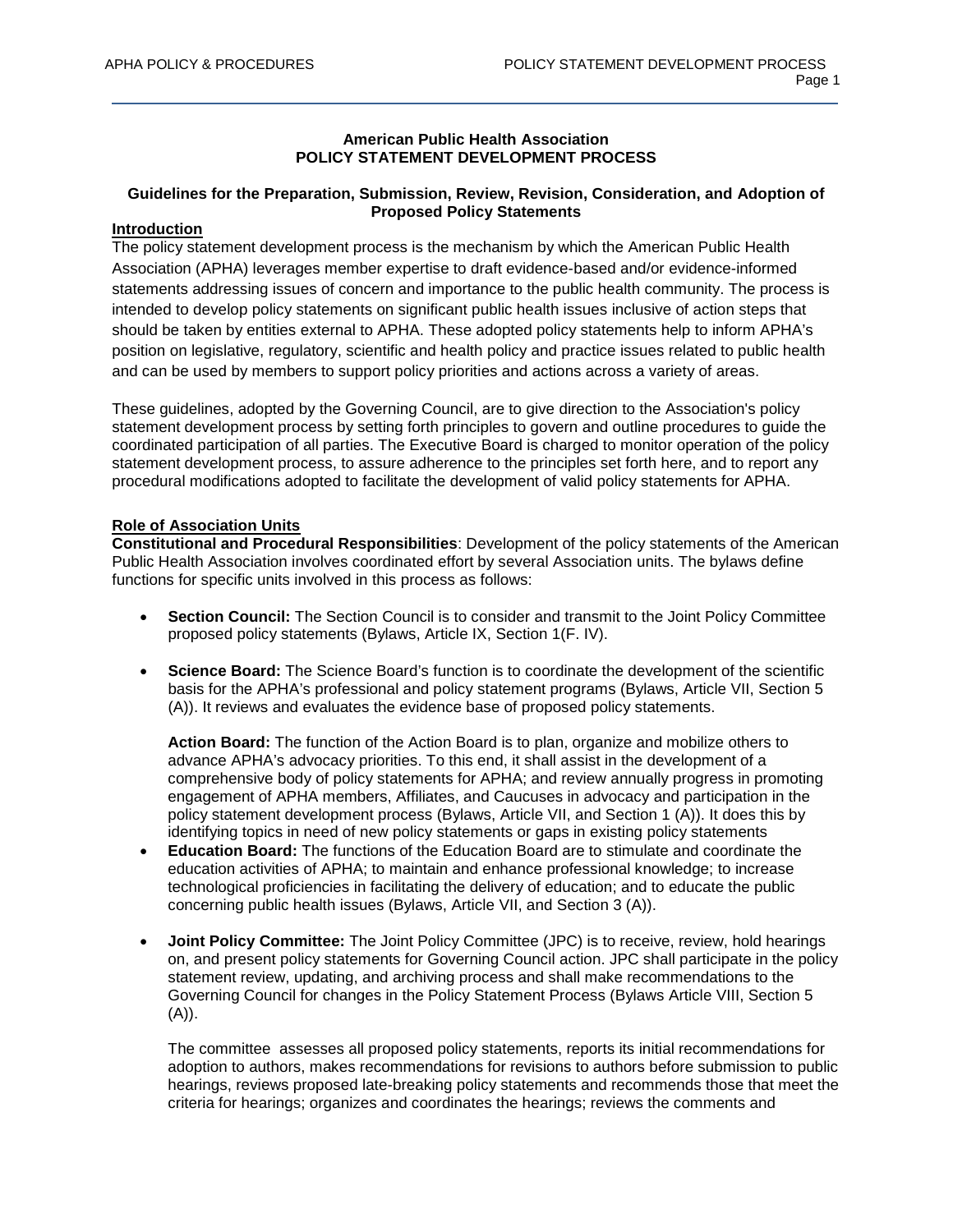suggestions presented at the hearings and incorporates those that improve the proposed policy statements; creates a consent agenda; and reports its final recommendations for adoption to the Governing Council for its vote.

The voting membership of the JPC shall consist of 12 members: four each from the Education Board, the Science Board and the Action Board. The chairs of each of these boards shall be included in the JPC membership and shall serve as co-chairs for the JPC (paraphrase of bylaws Article VIII, Section 5 (B)).

The JPC shall select chairs for each public hearing to include one member of the JPC and one APHA staff member. The chairs of each hearing are responsible for presiding at the hearings, to take notes, and to prepare a report on the hearing to the JPC.

The JPC also oversees the association's annual policy statement review and archiving process. In coordination with the Action Board, the JPC approves the list of policy statements to be reviewed each year and recommends the list of policy statements designated for archiving to be considered by the Governing Council at the annual meeting.

- **Governing Council:** The Governing Council is responsible for adopting policy statements that articulate APHA's position on public health issues to impact legislation and regulation (Bylaws, Article V, Section 6 A)).
- **Executive Board:** The Executive Board is authorized to adopt interim policy statements, which shall be in effect until the next meeting of the Governing Council (Bylaws, Article VI, Section 7 (H)) and may commission the development of interim policy statements. The Executive Board carries out the policies of the Governing Council between annual meetings, monitors operation of the policy statement development process and implementation of policy statements.

**Organizational Support:** APHA's system relies heavily upon the volunteer efforts of able, interested members for the initiation and development of policy statements. All organizational constituents – sections, SPIGs, forums, Student Assembly, affiliates and caucuses – are urged to work cooperatively with authors in the development and revision of proposals within the scope of these guidelines.

## **Definition of Policy Statement**

Each proposed policy statement should represent substantially new content with externally directed action steps, or a major modification (revision or extension) of an existing policy statement. If the new proposal updates or supersedes an existing APHA policy statement, the new proposal should explicitly call for the archiving of the older existing policy statement.

Policy statements must be consistent with APHA's goals, aims, and objectives; be relevant to current or future public health issues; and avoid conflict of interest or the appearance of conflict of interest between the author's financial or other personal interests and the goals and policies of the Association. Policy statements should describe and endorse a defined course of action, ranging from legislation and regulations desired to needed new policies of non-governmental organizations and private enterprises. Support for legislation or regulations should not include language with specific bill numbers, names, year or presidential administration so as not to date the policy statement.

# **Preparation**

**Announcement**: A call to the membership for submission of proposed policy statements will be issued annually by electronic notice and in appropriate publications of the Association. Official contacts for sections, affiliates, SPIGs, caucuses, forums and the Student Assembly will be notified of the process schedule and procedures by special notice.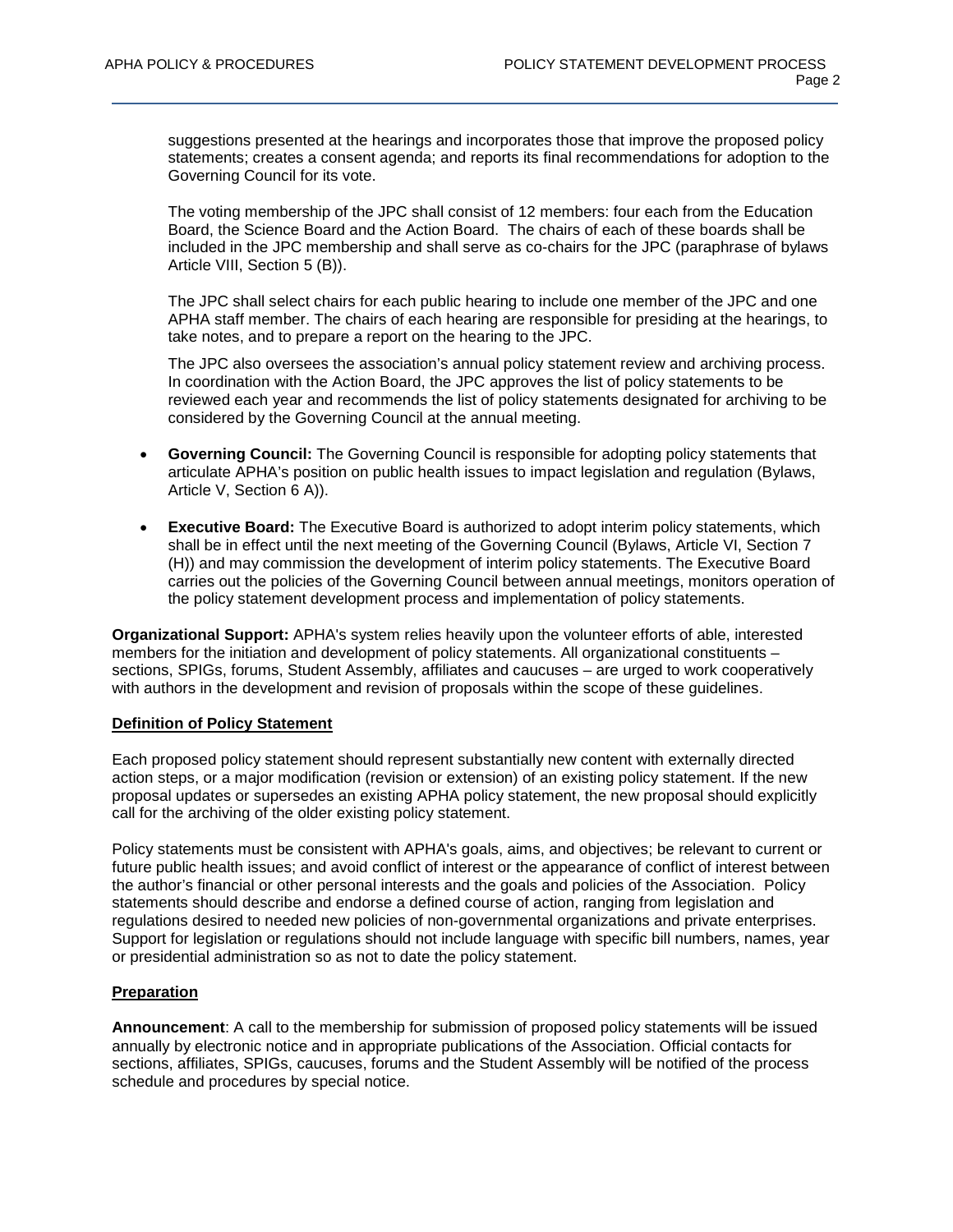**Origination:** Any APHA individual member or group constituent is eligible to submit a proposed policy statement for consideration. Individual members are encouraged to seek endorsement from an organizational unit – section, SPIG, forum, or Student Assembly as well as from affiliates and caucuses. Collaboration is highly encouraged.

**Submission**: Each year the Association calendar has a deadline date for the submission of proposed policy statements. Late proposals will not be accepted. Proposals should be submitted electronically for Joint Policy Committee review to APHA's national office at policy@apha.org.

**Format**: Proposed policy statements should identify a public health problem and present an objective summary of the problem. Proposals should be concise, and accurately and effectively use references to justify the call for defined action by entities external to APHA. The recommended format for proposed policy statements is relatively simple, and should facilitate clear and succinct expression. APHA uses a modern, international format. Supporting evidence is presented in paragraph form, with action steps listed in clause form. Proposals cannot exceed 10 pages (1.5 line spacing) in narrative text length from the start of Section VI. Problem Statement to the end of Section XII. Action Steps and 50 references.

### **Procedures**

Details of schedule, format, and processing considerations are subject to periodic review and revision by the JPC. Staff will provide specific information and procedural assistance upon request.

### **1. Preliminary Processing**

**Acknowledgment**: Receipt of each proposed policy statement will be acknowledged by APHA staff to the person identified as its submitting originator.

**Classification:** Upon receipt, each proposed policy statement will be classified tentatively by staff as to subject matter and assigned to subject areas for review. The subject areas (e.g., personal health services, environmental health, personnel & training, social factors in health etc.) may vary from year to year, depending upon submissions.

**Distribution:** Immediately after the proposal submission deadline, copies of all submissions which appear to meet the criteria given above, will be posted on APHA's website for review by each organizational unit, all members of the Science Board and each JPC member of the Action Board and the Education Board.

## **2. Review and Comment**

**Association Constituents:** Sections, SPIGS, forums, the Student Assembly, affiliates and caucuses will be notified in advance of the spring meeting of the Joint Policy Committee, that proposed policy statements are available for whatever internal review they deem desirable and feasible, and to return any comments to the Joint Policy Committee and Science Board by the deadline for consideration at the initial review of policy statement proposals during its spring meeting. Individual members may also submit reviews and feedback.

**Joint Policy Committee (JPC)**: The Joint Policy Committee is an instrument of the Governing Council, which defines its composition and receives its reports. The JPC will consist of twelve persons; the Action Board Chair and three designees from the Action Board membership, the Science Board Chair and three designees from the Science Board membership, and the Education Board Chair and three designees from the Education Board membership, and will be co-chaired by the Chairpersons of the Action Board, Science Board and the Education Board. The Co-chairs will select members of the JPC to chair each of the public hearings.

**Spring JPC Meeting**: The Joint Policy Committee undertakes its first collective review of proposed policy statements at its spring meeting. At this time it: affirms initial staff classification of proposals as to type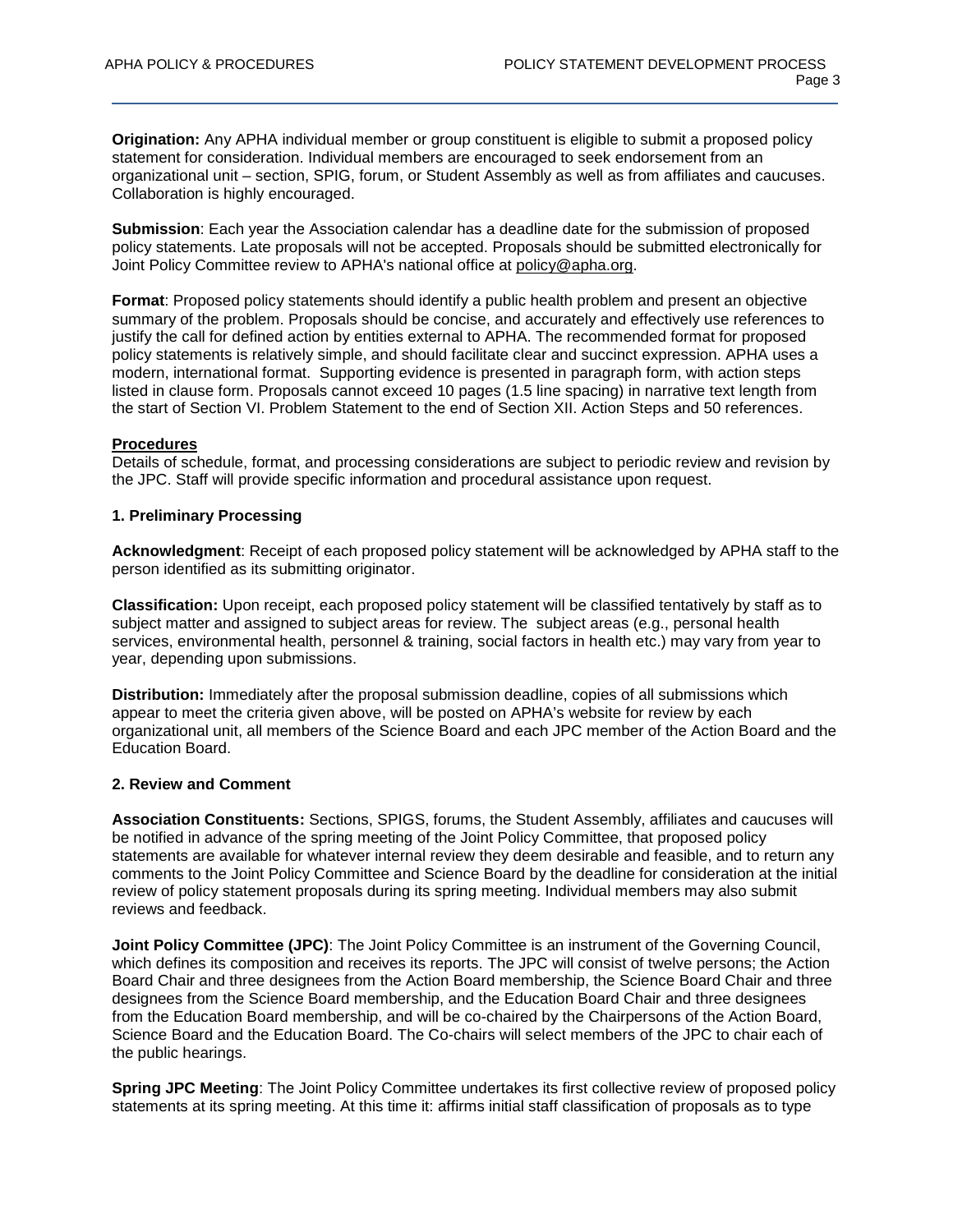and hearing group assignment (determined by subject area); discusses the results of preliminary review by its own individual members and any other Action Board, Science Board or Education Board members who may have commented; considers all input from individuals, sections, Affiliates, and other association units; confirms the status of submission deemed to be other than proposed policy statements (e.g. internal operations items, commemorative resolutions, technical standards, etc.); and provides an initial group assessment of each proposed policy statement.

**Referral of Proposals Beyond the Scope of the Policy Statement Process**: This policy statement development process is the mechanism by which APHA addresses **external** policy matters. Accordingly, submissions that are not about external policy will be deemed by the JPC to be other than proposed policy statements and will be referred as follows.

- a. Any items relating to internal operations of the Association (including APHA budget, staff and programs) will be referred to the Executive Director.
- b. Items in the nature of technical standards (e.g. program guidelines, evaluation criteria, etc.) will be referred to the Science Board.
- c. Non-policy based statements (such as commemoration of a significant event) will be referred to the Governing Council Secretary and Speaker for separate handling.
- d. Items in the nature of educational standards or professional qualifications will be referred to the Education Board.

**Initial Assessment Report**: After its spring meeting, the JPC will inform the author/originator/contact person of each proposed policy statement of the initial JPC assessment (see below) along with any recommendations for editing. All policy statements with their corresponding JPC assessment will be put forward for Governing Council review (unless the policy statement is voluntarily withdrawn by the author or originator).

(1) A **positive assessment**: the JPC is favorably disposed to recommend for approval essentially as submitted, and forward for a public hearing and Governing Council consideration;

(2) A **conditional assessment**: the JPC will reconsider the proposal for positive assessment before forwarding for a hearing and Governing Council consideration ONLY if it is:

(a) Revised addressing the specific suggestions contained in the conditional assessment report and received by the date specified in the letter from the JPC; or,

(b) Combined with other, related proposals into a single, succinct, proposal jointly developed by the separate authors according to the specific suggestions contained in the conditional assessment report, and revised and received by the date specified in the letter from the JPC.

(3) A **negative assessment**: the JPC suggests withdrawal of the proposal due to the number and scope of revisions that would be necessary for the proposed policy statement to meet policy statement review criteria as described in the author guidelines. A negative assessment is accompanied by specific reasons for JPC rationale. Proposals voluntarily withdrawn by the author or originator proceed no further in the current process. Proposals may be re-submitted during the next annual policy statement proposal submission process. If no correspondence is received by the JPC from authors within two weeks of receipt of JPC's correspondence of the negative assessment, the proposal will automatically be removed from the process.

If authors of proposals receiving a negative assessment wish to move the proposal forward to the hearings, they must respond to the JPC that they are NOT withdrawing their proposal within two weeks of receipt of this correspondence. The date will be specified in the communication from JPC. Authors of proposals with a negative assessment that notify the JPC that they are opting to move their proposal forward in the process must revise these proposals in response to JPC comments and resubmit them by the deadline outlined in the policy statement development calendar.

Fall JPC Meeting/ Second Assessment Report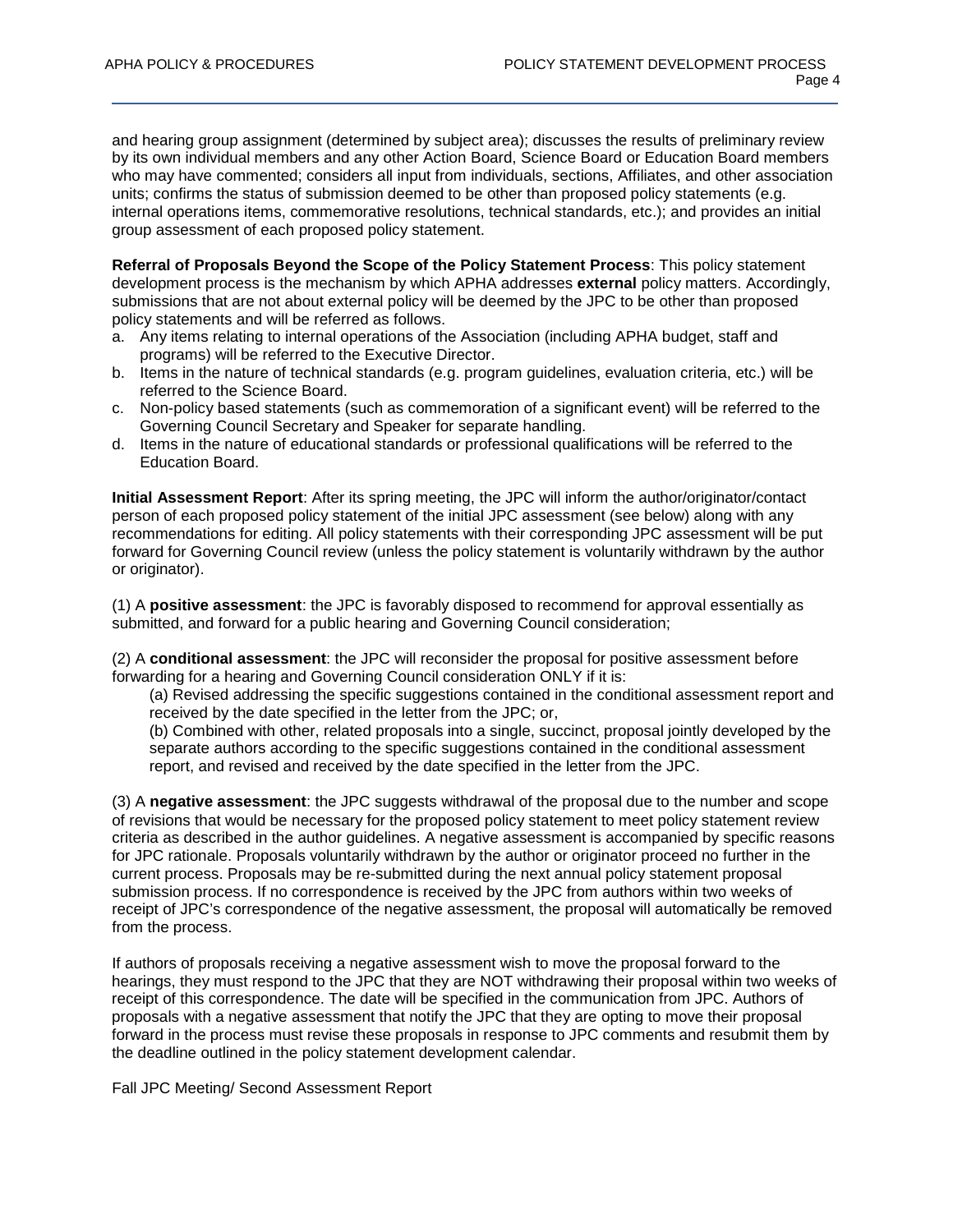The JPC will meet by conference call in mid-September to review the resubmissions and will update its recommendations to the Governing Council based on the revisions made by the proposal's author(s). Resubmitted proposed policy statements will receive one of the following assessments: positive or negative. Instructions for appeal to the Executive Board (detailed below), along with dates/times for the public hearings (if applicable) and author(s') roles and responsibilities for the annual meeting will also be detailed.

(1) **A positive assessment**- the JPC believes the proposed policy statement is ready to move on to the public hearings at the Annual Meeting (though author(s) may be encouraged to make additional minor revisions).

(2) **A negative assessment**- the JPC believes the author(s) has not adequately addressed the recommendations for improvement provided following the initial assessment and recommends withdrawal of the proposal from the review process. A negative assessment is accompanied by specific reasons for the JPC's recommendation. Proposals voluntarily withdrawn by the author or originator proceed no further in the current process. Proposals may be re-submitted during the next annual policy statement proposal submission process. If no correspondence is received by the JPC from author(s) within one week of receipt of JPC's correspondence of the negative assessment, the proposal will automatically be removed from the process. If the author(s) of proposals receiving a negative assessment wish to move the proposal forward to the hearings, they must respond to the JPC that they are NOT withdrawing their proposal within one week of receipt of the second assessment. The date this response is due will be specified in the communication from JPC.

Also during this time the JPC and Science Board assessments, recommendations to authors and author's responses will be posted to the Policy Statement page of the APHA website. Member response or feedback regarding the proposed policy revisions or recommendations should be shared at the public hearings, held during the Annual Meeting.

**Author Involvement:** APHA's system relies heavily upon the volunteer efforts of able, interested members for the initiation and development of policy statements. The JPC and authors work cooperatively to accomplish any recommended revisions of proposals.

## **3. Optional Steps**

**Special Review & Comment:** In addition, the Joint Policy Committee may refer proposals for special review and comment to voluntary consultants of its own choosing (i.e., Association units, public health practitioners, researchers, teachers, or others with relevant expertise and interest).

**Combination:** The JPC may request authors of separate (but related) proposals and others to work cooperatively together in the development of a single, succinct, jointly developed proposal.

## **Appeal to Executive Board of Joint Policy Committee (JPC) Decisions**

The fundamental purpose of appeals to the Executive Board is to ensure that no procedural irregularities occurred in the policy making process for a specific policy proposal. The purpose is not to revisit the strength or weakness of scientific findings outlined in the policy proposal. Such scientific review is the responsibility of the JPC; it is not the responsibility of the Executive Board. Procedural irregularities could include (but are not limited to) the following: a) a disagreement about a missed deadline; b) a reviewer, Science Board, or JPC member's failure to report a conflict of interest; or c) an irregularity in Science Board or JPC voting procedures.

## **Appeal Submission**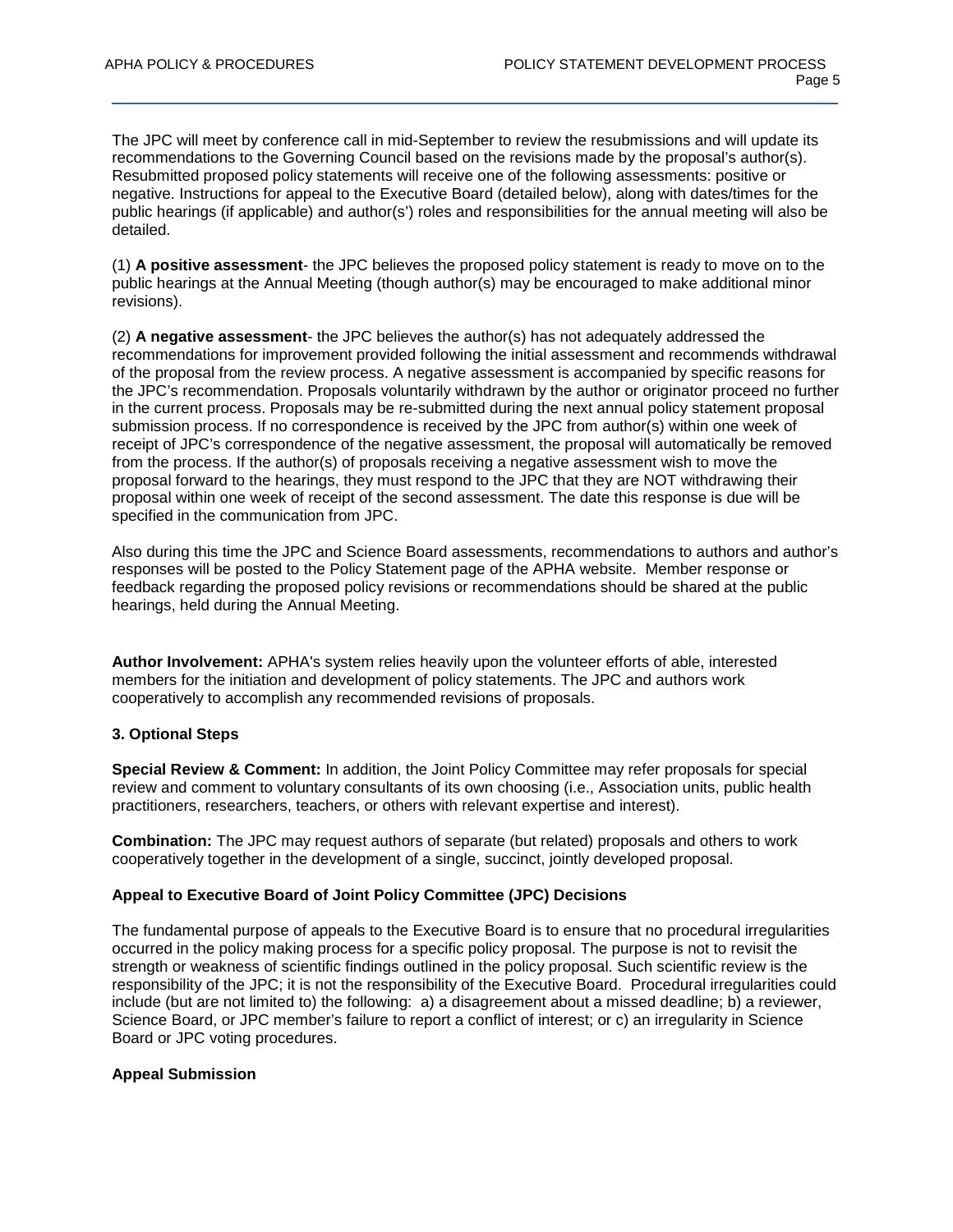The author(s) of a policy that has been disapproved or combined by the JPC with another policy may appeal that JPC decision to the Executive Board. Requests for such appeal must be made in writing to the Executive Director and the Chair of the Executive Board for consideration by the Executive Board by the date and mechanism specified in the letter notifying the author of the disapproval. The information to be submitted in the appeal letter is:

- 1. Specific description of why the author(s) is (are) claiming that the JPC process (as outlined in the APHA Policy and Procedures) was not followed. If the author(s) claim(s) procedural irregularities, the author(s) need(s) to outline the specific departures from procedures.
- 2. The original proposed policy statement as an attachment;
- 3. The disapproval letter from the JPC as an attachment.

## **Appeal Distribution**

The Executive Director and the Chair of the Executive Board will ensure that a copy of the appeal is sent to the JPC.

APHA staff will verify that the appeal letter was submitted on time and that the required elements, as described above, were included in the appeal letter. If these guidelines have not been followed, the appeal will not go forward.

If the appeal passes staff review for completeness, the Executive Committee (EC) of the Executive Board will review the appeal to determine if it meets the requirements for an appeal describe above. If the EC agrees that the appeal meets the criteria for an appeal, the documents will be distributed to the full Executive Board. An appeal agenda item will be added to the agenda of the next Executive Board meeting (held via teleconference). If the EC finds that the appeal does not meet the procedural criteria, the authors will be notified that that appeal will not go forward.

## **Appeal Review**

One designated author is permitted to present verbally their case, based on criteria for their appeal, to the Executive Board. Time will be allotted for questions and answers. Five minutes will be allotted for the author to present the appealed case. An additional five minutes will be allotted for questions and answers by the Executive Board. A JPC Co-Chair will then present the view point of the Joint Policy Committee and will have five minutes allocated for questions.

Subsequently on the call, the Executive Board deliberates on the JPC appeal in executive session. (The author(s), JPC staff and JPC co-chairs may not participate in or listen to the EB decision-making process.)

The Chair of the Executive Board will communicate the Executive Board's reasons for its decision in writing to the author(s) and to the JPC within 7 days of its decision.

If the Executive Board decides to uphold the appeal, it may request the author(s) to work with the JPC and the Science Board [if appropriate] to revise and improve the proposed policy within 30 days of the date of notification of the upheld appeal. The revised submitted policy statement will then re-enter the policy process and will be included in the public hearings, reviewed by the JPC, and available to the Governing Council for the Tuesday policy statement votes.

If the Executive Board does not uphold the appeal, the recommendations of the JPC will remain. 4. First JPC Report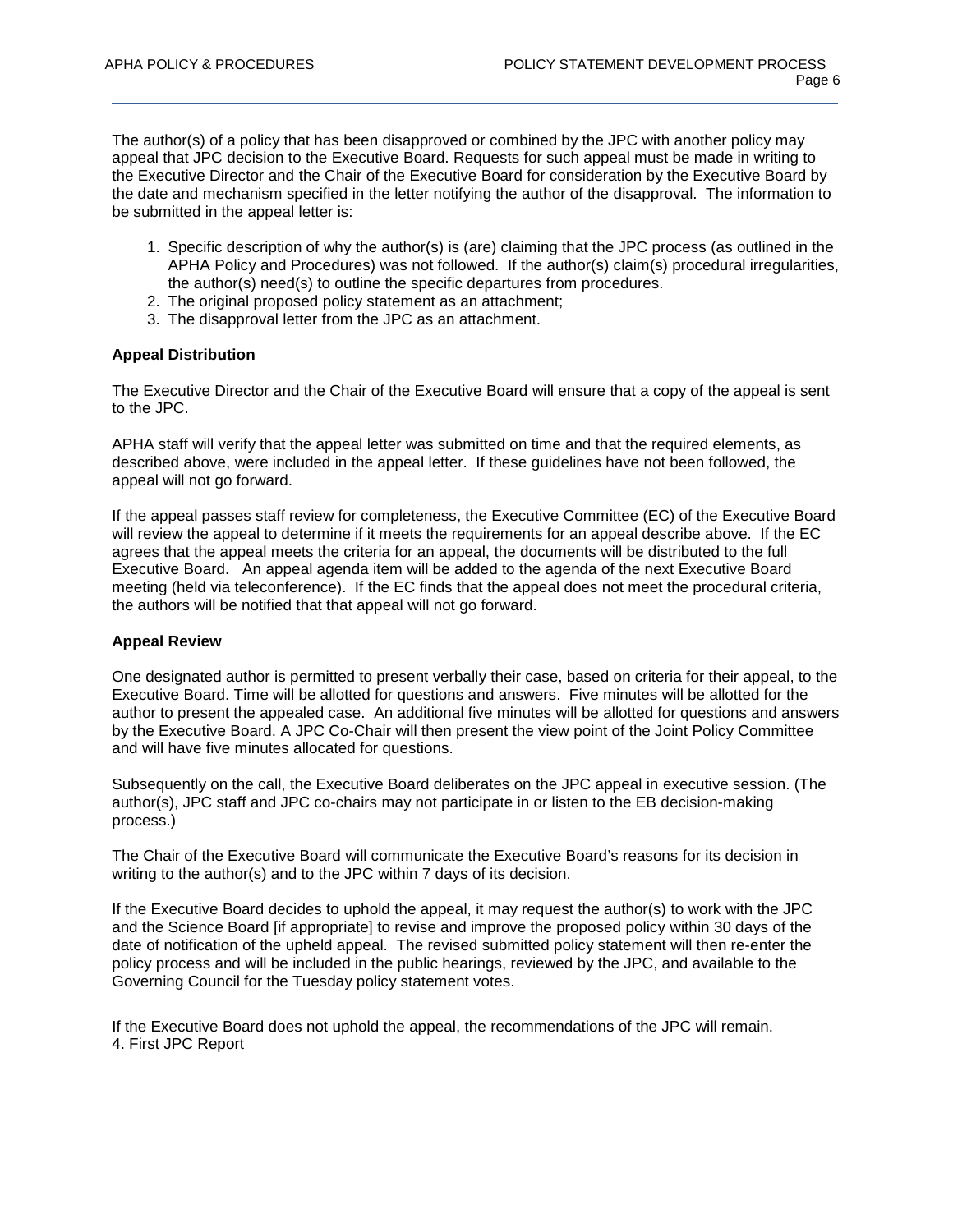**Official Distribution**: At least a week prior to the scheduled opening of the regular annual meeting of the Governing Council, each councilor will be provided a copy of the first JPC report, consisting of the title and text of policy statement proposals as submitted (or revised), with the JPC assessment.

**Membership Notice**: Proposed policy statements reported out by the JPC for hearings and Governing Council consideration will be summarized in *The Nation's Health* and made available in full to the membership on the APHA website, or otherwise as appropriate and necessary.

### **Other Provisions**

**Extra-Process Adoption**: Apart from the established policy statement development process defined herein, under conditions of an emergency or otherwise compelling nature, the Governing Council can vote to suspend its own rules and take up consideration of a specific proposed policy statement (e.g., one not considered by the process established herein). In such circumstances, both consideration of, and adoption of policy statements shall require affirmation by two-thirds vote of the Governing Council.

**Late-Breakers:** Provision is made for consideration of "late-breaking" policy statements that relate directly to important, emergent events occurring after the proposal submission deadline. The author of a proposed "late-breaking" policy statement should submit it as soon as possible. Ordinarily, the last day for submission of "late-breakers" will be ten (10) days prior to the first day (Saturday) on which the Governing Council meets each year. The Co-chairs of the JPC are the only arbiters in judging the eligibility of "latebreaking" proposals, and they will be rigorous in applying the following criteria in selecting late-breakers that will be accepted for review:

- Emergent event: Does the evidence/arguments represent a development since the current year's policy statement deadline?
- Necessity: Does APHA have an existing policy statement that already addresses the issue?
- Utility: Are the action steps in the proposed policy statement directly related to, and appropriate for addressing the issue/ problem outlined in the policy statement?
- Format: Does the submission follow the policy statement format guidelines?

All accepted "late-breakers" will be assigned to a public hearing based on subject area.

Because "late-breaking" policy statements cannot benefit from the full public and technical review of the established policy statement development process, any policy statement adopted by the Council under "late-breaking" provisions will be considered valid, but interim, policy statements -- subject to full review and reaffirmation in the next annual policy statement development cycle. The authors are expected to revise and update their "late-breaker" and submit it into the standard proposed policy statement review process the following February. APHA will send a notice after the annual meeting and then again in early February reminding authors of adopted "late-breaking" policy statements of the need for revisions, possible updates and the need for the policy statement to conform to guidelines.

**Policy Shifts**: Over time, any policy statement of APHA can be expected to experience incremental changes resulting in modification or updating. In such cases, APHA will default to the most recent policy statement on record. of course, the most recent explicit policy statement stands.

**Policy Reversals:** Ordinarily, APHA neither "rescinds" all, nor "deletes" parts of previously adopted policy statements. In the rare case of a new policy statement which effectively reverses or essentially negates all or major elements of an earlier policy statement, it may be appropriate to note, by explicit reference, that the former "supersedes" the latter.

**Executive Board Policy Initiatives:** The Executive Board may adopt interim policy statements that shall be in effect until the next meeting of the Governing Council. Such interim policy statements shall be posted on the APHA website and will be treated as late-breakers by the JPC at the next annual meeting.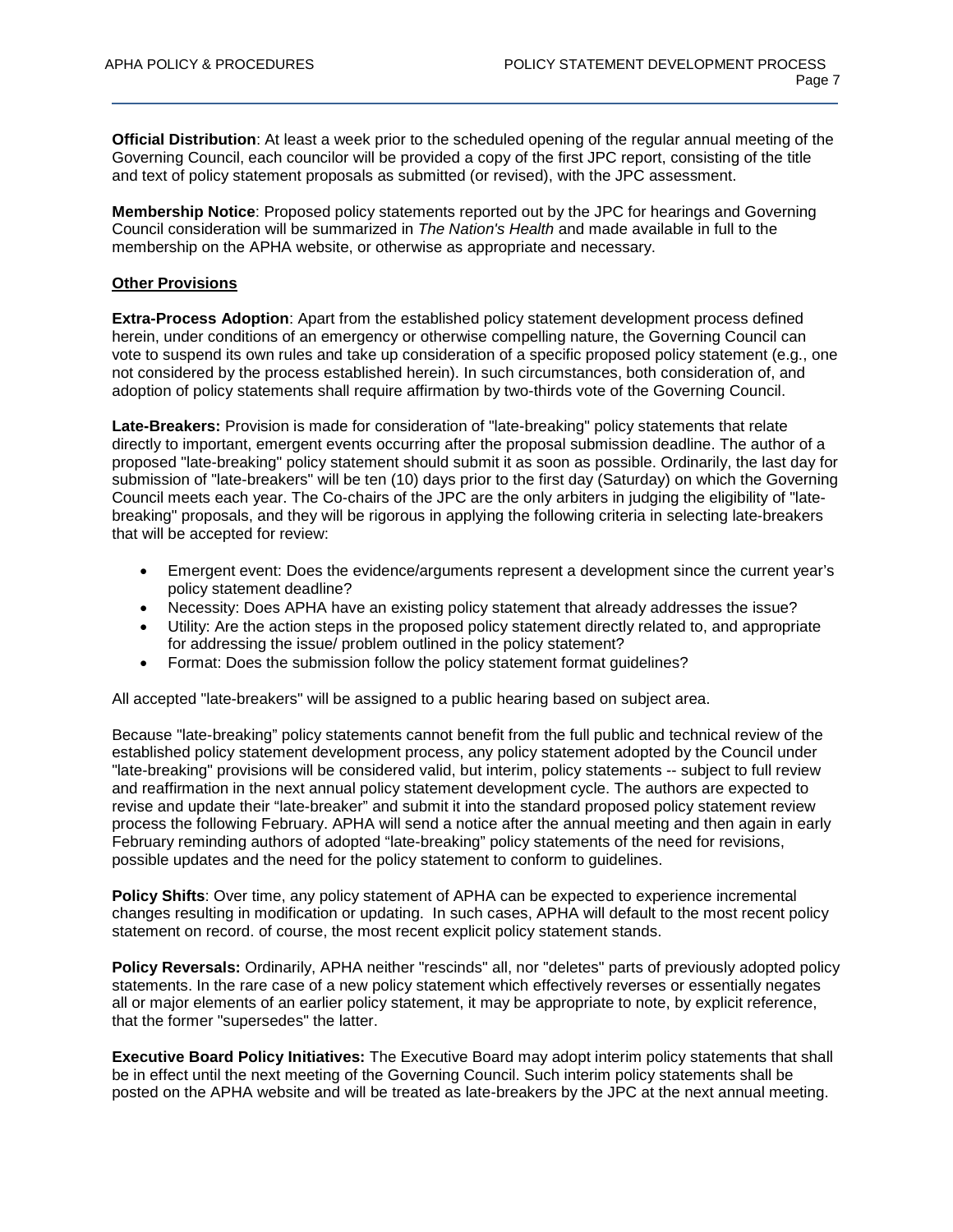In addition the Executive Board may commission the development of proposed policy statements. The Executive Board may request one or more organizational constituents -- sections, affiliates, SPIGs, forums, caucuses, and the Student Assembly -- to work with other APHA constituent groups and experts from outside of the Association. The Action Board should be consulted in this process and coordinate the implementation. Commissioned proposed policy statements may be adopted by the Executive Board as interim policy statements or may be directly submitted into the policy statement development process. If adopted by the Executive Board as an interim policy statement such a policy statement must be voted on by the Governing Council at its next meeting whether or not it has gone through the formal policy statement development process. If it has not gone through the formal policy statement development process and is approved by the Governing Council, it will be treated as an approved late-breaker.

# **Public Hearings**

**Assignment and Scheduling:** Each proposed policy statement will be grouped by subject area for review. Each subject area will then be assigned a public hearing.. The subject areas to be handled at each hearing (e.g., personal health services, environmental health, personnel and training, social factors in health etc.) may vary from year to year, depending upon submissions. Public hearings on proposed policy statements will be held at the time of the annual meeting. Each public hearing is intended as the open forum provided for detailed exploration, discussion, and debate of assigned proposed policy statements. These public hearings will be scheduled and published in the annual program so as to provide reasonable opportunity for input from all interested parties during the APHA annual meeting prior to the Joint Policy Committee's final meeting.

**Testimony:** Any member of the Association is permitted to present relevant oral or written testimony at these public hearings; however, the hearing chair may limit debate if circumstances warrant. Representatives of sections, SPIGs, forums, Student Assembly, caucuses, affiliates and Governing Councilors with special interest in specific proposals are urged to participate in these hearings. An originator of each proposal is expected to be present at the public hearings to answer any questions that may arise regarding their proposal. Any modifications or wording changes must be submitted in writing prior to the conclusion of the hearing in order to be considered.

**JPC Authority**: At the conclusion of the public hearings, the JPC is assigned responsibility and authority for determining the final content (i.e., scope, structure, wording, emphases, title, etc.) of proposed policy statements. Also at this time, the proposed statements are owned by APHA.

## **Final JPC Report**

**JPC "Mark-Up" Session:** After the public hearings, but before submitting its final report to the Governing Council, the Joint Policy Committee will schedule a "mark-up" session. This will be a closed meeting of the committee in executive session, usually scheduled for all day on Monday. With regard to each proposed policy statements, at this final "mark-up" meeting, the JPC will review recommendations from the public hearings including any changes agreed to by the author(s) of the proposed policy statements during the hearings, and any additional relevant information. The JPC will then prepare its final report to the Governing Council. JPC makes every effort to contact the author about additional changes after the hearing and explains the rationale for those changes.

**Form and Content:** The JPC will draft a final report to the Governing Council, consisting of its precise recommendations for Governing Council action on proposed policy statements on which hearings were held, utilizing a format which facilitates ready identification of any changes recommended from the proposed policy statements officially distributed to Governing Council. The report will also include the proposed "consent agenda" — those proposed policy statements around which the JPC has reached consensus with both positive and negative recommendations provided. The JPC shall also have available upon request a brief summary of any changes suggested during the hearings whether or not they are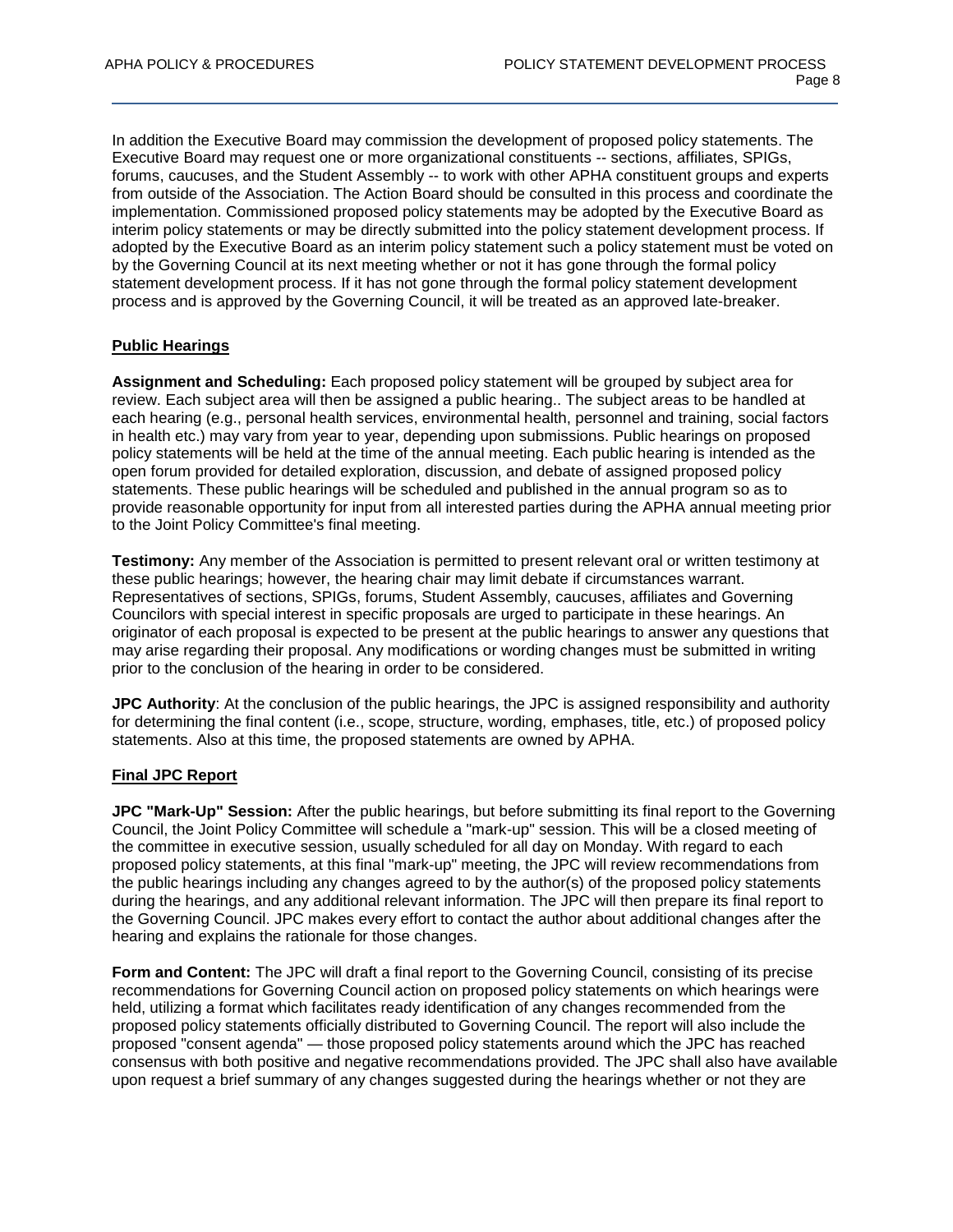recommended by the JPC in its final report. Every effort will be made to deliver the final JPC recommendations to Governing Councilors prior to scheduled consideration.

**Consent Agenda:** The JPC will first report to the Council the proposed consent agenda which lists, by title, those proposed policy statements it recommends to Governing Council for adoption or rejection, and relative to which it believes there is a consensus of opinion about how the proposal policy statement should proceed. Late-breakers are not included in the consent agenda.

The simple request (without explanation) of any Governing Councilor will result in the removal of any title(s) from the consent agenda as proposed by the JPC. After reasonable time, and without further discussion, the Speaker of the Council will call for the adoption (or rejection) of all proposed policy statements remaining on the consent agenda, by majority vote of the Governing Council.

**Separate Consideration:** The JPC will then present (in a rational sequence of its choosing) its final recommendations for each remaining proposed policy statement not already adopted or declined by majority vote.

The committee's presentation will initially be limited: (1) to summarizing any changes in JPC recommendations since its previous report to the Council, (2) provide recommendations on accepted latebreaker proposed policy statements and (3) to explaining briefly its reasons for its recommendations. Subsequently, JPC representatives will be given opportunity to elaborate in response to questions or challenges raised from the floor of the Governing Council. For a proposed policy statement that is not recommended by the JPC, the Governing council may vote to approve it, to decline it or mandate its return to the Science board the following year for additional review depending on the nature and completeness of a proposed policy statement.

### **Post Approval**

**Publication:** Policy statements adopted by the Governing Council will be posted on the APHA website. Notification will be provided to the members through the usual Association channels. Staff will maintain a compendium of APHA policy statements, and updated versions periodically published, as determined by the Executive Board.

**Reaffirmation Of Late-Breakers and Policy Statements Approved Through The Extra Process Adoption Process:** Because "late-breaking" proposed policy statements or policy statements passed under a suspension of the rules cannot benefit from the full public and technical review of the established development process, any policy statement adopted by the Council under "late-breaking" or "extra process adoption" provisions will be considered a valid, but interim, policy statement -- subject to full review and reaffirmation in the next annual policy statement development cycle.

**Policy Statement Review, Updating and Archiving:** Over time, any policy position of APHA can be expected to experience incremental changes as the details of new policy statements bring marginal modification. Ordinarily, APHA neither rescinds all, nor deletes part of previously adopted policy statements, but rather archives those the Governing Council agrees are no longer current. See following Section for policy statement archiving process.

#### **Archiving Process for Active Policy Statements**

Over time, policy statements become out of date and not reflective of current science or the current environment. The goal of the policy statement archiving process is to archive policy statements that are no longer current and to identify important policy statements that need to be updated and submitted to the annual policy statement development process. Policy statements approved for archiving by the Governing Council are noted as archived in the APHA policy statement database, meaning they no longer guide APHA policy and practice, but serve as historical documents.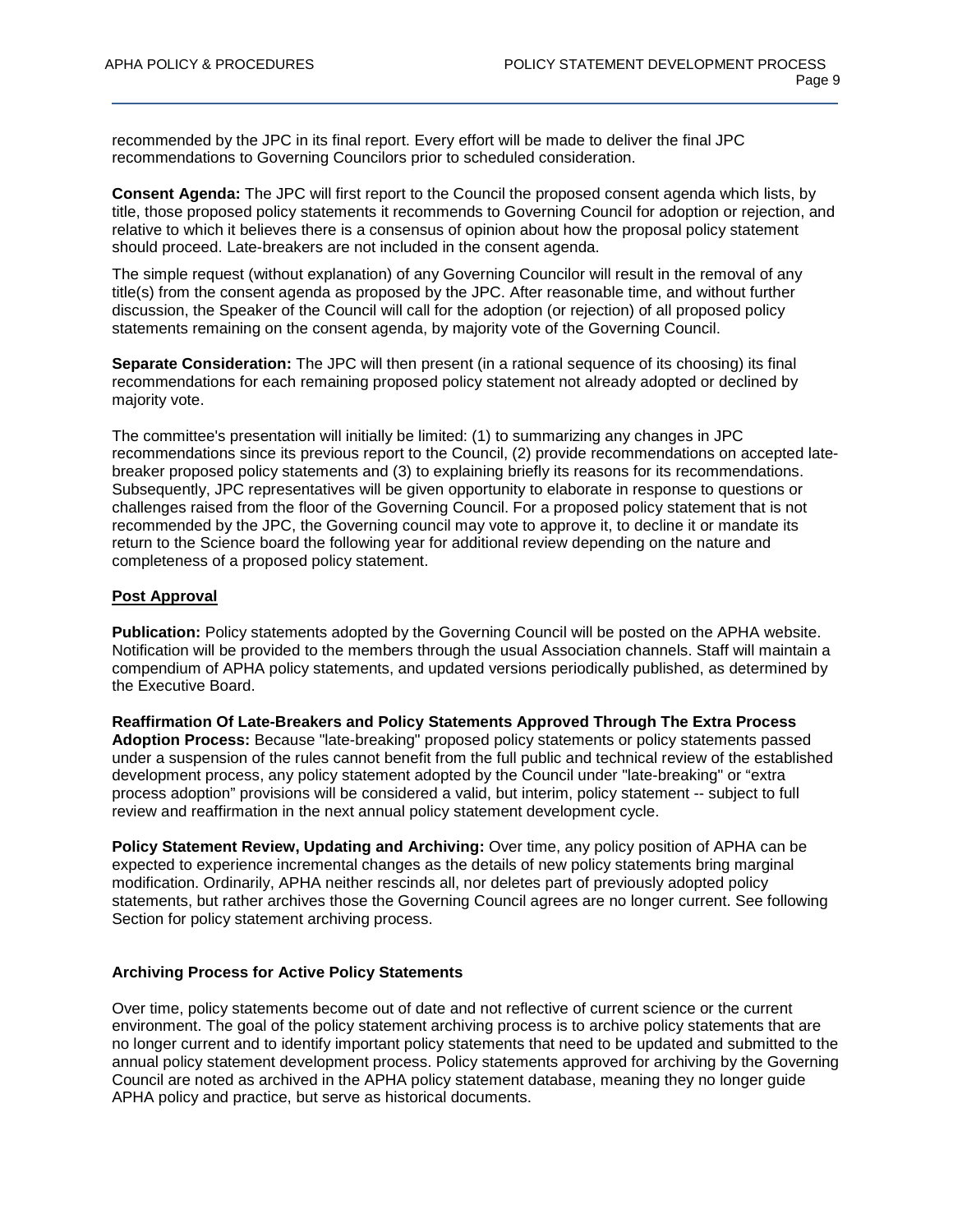## **Automatic Archiving Process for New Policy Statements Adopted after 2013**

• New policy statements beginning in 2014 will be automatically scheduled for archiving after 10 years.

# **Automatic-Archiving Process for Active Policy Statements 20 Years after Adoption**

- Beginning in 2019, all active policy statements will be automatically scheduled for archiving (i.e. moved to the policy statement archive) 20 years after adoption.
- In 2019, all active policy statements adopted in 1999 and earlier will be scheduled for archiving. In each following year, a year's worth of policy statements will be considered for archiving.

### **Archiving Review**

Starting in 2017, APHA will announce the policy statements scheduled for archiving two years in advance of the archiving vote. This announcement will be made when the policy statement gaps for the upcoming cycle are released.

Beginning in 2019, all active policy statements 20 years or older will be automatically archived following the Annual Meeting and beginning in 2024 all active policy statements 10 years or older will be automatically archived following the Annual Meeting unless requested to be kept active per Scenario 3 below. No policy statements will be allowed to be taken off this archiving consent agenda at the annual meeting.

Then the Governing Council will consider the Science Board's recommendations regarding the policy statements that were removed from the 10 or 20-year archiving consent agenda prior to the annual meeting. Prior to the vote, a Governing Councilor may remove any statement from these recommendations for an individual vote to counter the Science Board's recommendation. The Governing Council will then vote on the remaining policy statements with Science Board recommendations. Finally, the Council will vote on each of the policy statements where a counter recommendation has been made.

Note that members can submit a new proposed policy statement following the policy statement development guidelines on issues covered in any policy statement that has been archived at any time in the future, as long as it is relevant to current or future public health issues. Any new proposed policy statement must be submitted through the normal policy statement development process.

As policy statements are scheduled for archiving, all Governing Councilors and APHA membership will be asked to review the statements relevant to their constituencies and consider three potential options for each policy statement of interest:

- Scenario 1: Allow the policy statement to be archived. Any policy statements that do not fall under scenario 2 or 3 will be automatically archived following the Annual Meeting.
- Scenario 2: Update a policy statement scheduled for archiving. A list of policy statements scheduled for archiving within two years will be posted on the policy statement development process page on the APHA website and shared through other APHA member communication. APHA members will have two cycles to submit updated policy statements during the annual policy statement development process before the original policy statement is archived. Policy statements submitted to update an existing policy statement scheduled to be archived will follow the regular policy statement development guidelines and process. Once archived, policy statements may still be updated at any time via the regular Policy Statement Development Process.